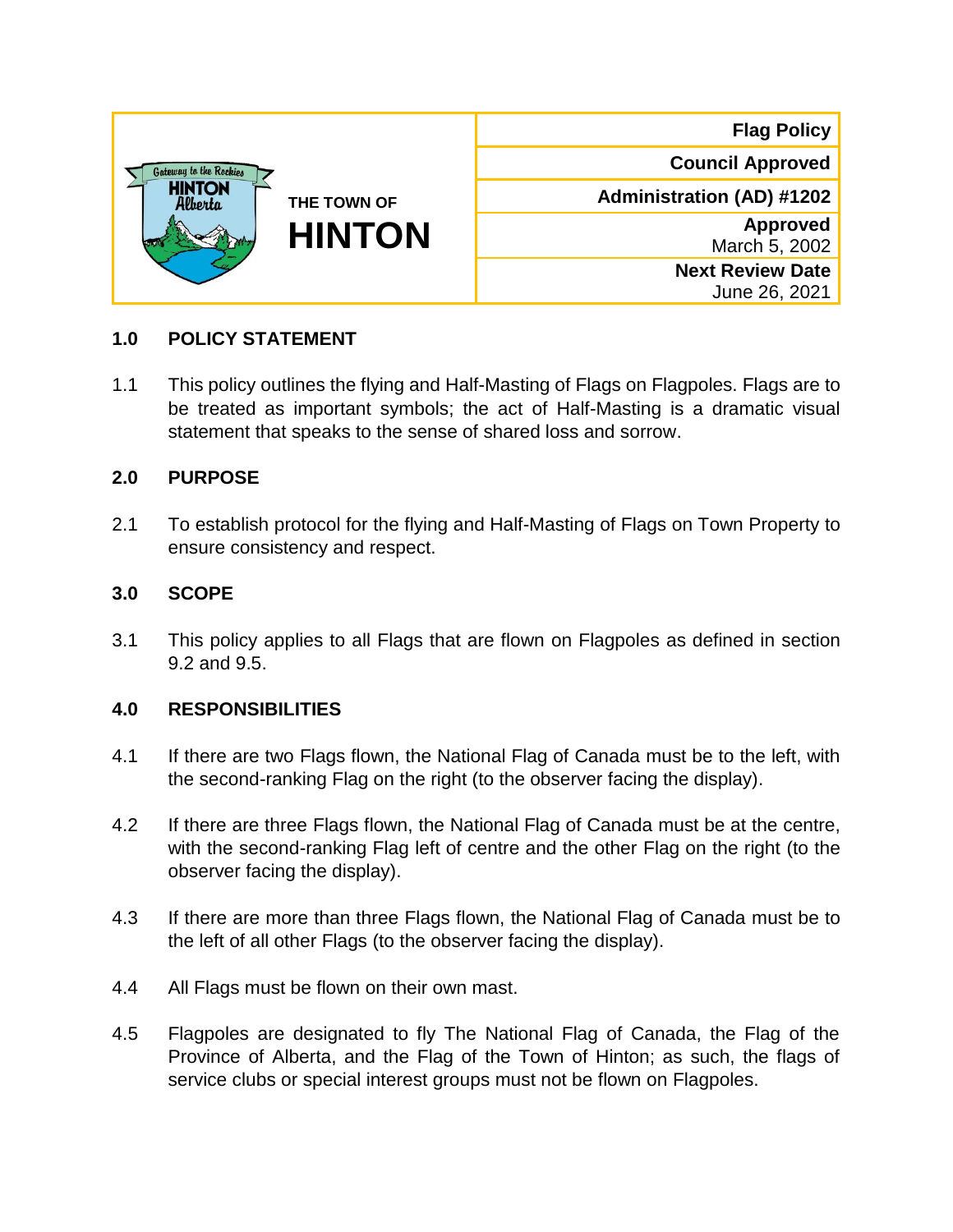- 4.6 Flags must be in excellent condition, and must be free of holes, tears, frayed edges, and fading.
- 4.7 Flags must always be flown at either Half-Mast or Full-Mast.
- 4.8 Flags must be flown at Full-Mast on Victoria Day and Canada Day, unless the Flag is at Half-Mast for the death of the Sovereign, the Prime Minister, or the Governor General.

#### **5.0 HALF-MASTING PROTOCOL**

- 5.1 On occasions requiring one Flag to be flown at Half-Mast, all Flags flown together in the same display must also be flown at Half-Mast.
- 5.2 Occurrences of Half-Masting must be recorded on the Town of Hinton website.
- 5.3 Should any event requiring the Flags to be Half-Masted or raised fall on a holiday or weekend, the Flags may be lowered or raised on the working day before or following the holiday or weekend.
- 5.4 Flags must be Half-Masted as soon as possible upon notification of the death until sunset on the day of the funeral or memorial service for the following figures:
	- 5.4.1 The Sovereign, the Sovereign's spouse, the Heir to the Throne, or the Heir to the Heir of the Throne;
	- 5.4.2 Current or former Prime Minister;
	- 5.4.3 Current or former Governor General;
	- 5.4.4 Current Chief Justice of Canada and current Member of the Canadian Ministry;
	- 5.4.5 Current Lieutenant Governor;
	- 5.4.6 Current local Member of the Federal or Provincial Parliaments;
	- 5.4.7 Current or former Premier of Alberta;
	- 5.4.8 Current or former Member of Hinton's Town Council;
	- 5.4.9 Current or former Member of Yellowhead County's Council, Division #8;
	- 5.4.10 Current or former resident of Hinton or Yellowhead County who is a member of the Armed Forces of Canada and is killed in the line of duty;
	- 5.4.11 Current employee of the Town of Hinton; and
- 5.5 Notwithstanding section 5.4, when a funeral or memorial service will not be scheduled within two weeks of the notification of death, Flags may be lowered to Half-Mast for a period of at least 72 hours and then again on the date of the funeral or memorial service from sunrise to sunset.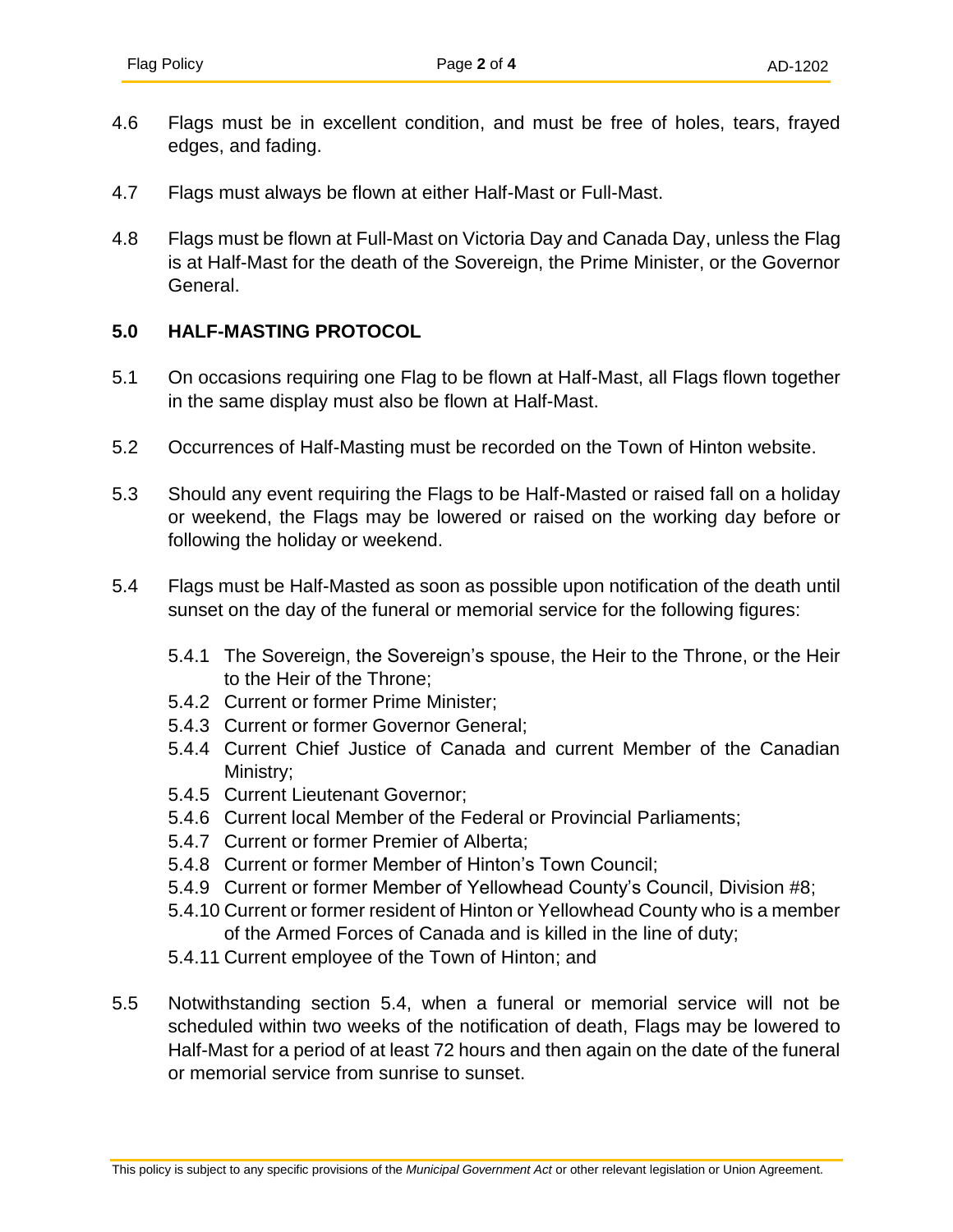- 5.6 Flags must be flown at Half-Mast from sunrise to sunset to commemorate the following occasions:
	- 5.6.1 Day of Mourning for Persons Killed or Injured in the Workplace (Workers' Mourning Day) (April 28)
	- 5.6.2 National Day of Remembrance for Victims of Terrorism (June 23)
	- 5.6.3 Firefighters' National Memorial Day (second Sunday in September)
	- 5.6.4 Police and Peace Officers' National Memorial Day (last Sunday in September)
	- 5.6.5 Remembrance Day (November 11)
	- 5.6.6 National Day of Remembrance and Action on Violence Against Women (December 6)
- 5.7 Requests for the Half-Masting of Flags must be directed to the Chief Administrative Officer.
- 5.8 In Exceptional Circumstances, if approved by the Mayor (or in the Mayor's absence, the Deputy Mayor), in consultation with the Chief Administrative Officer, Flags may be lowered to Half-Mast for a duration deemed appropriate by the approver.

# **6.0 EMERGENCY SERVICES BUILDING FLAGPOLES**

6.1 The Flags located at the Emergency Services Building (184 Eaton Road) may also be lowered in the case of line of duty deaths of Fire/EMS/Police/Peace Officers within Canada.

## **7.0 POLICY EXCEPTIONS**

7.1 The RCMP manage the Flags at the Protective Services Building (111 Civic Centre Road) in accordance with their respective regulations. As such, Policy 1202 does not apply to the Flags at that property.

## **8.0 RELATED MATTERS & REFERENCES**

- 8.1 All procedures not provided for in this policy must be decided in accordance with the following:
	- 8.1.1 Government of Canada Rules for Flying the National Flag of Canada;
	- 8.1.2 Government of Canada Rules for Half-Masting the National Flag of Canada;
	- 8.1.3 Department of Canadian Heritage National Flag of Canada Guidelines; and
	- 8.1.4 Government of Alberta Protocol Office Flag Etiquette Guidelines.

This policy is subject to any specific provisions of the *Municipal Government Act* or other relevant legislation or Union Agreement.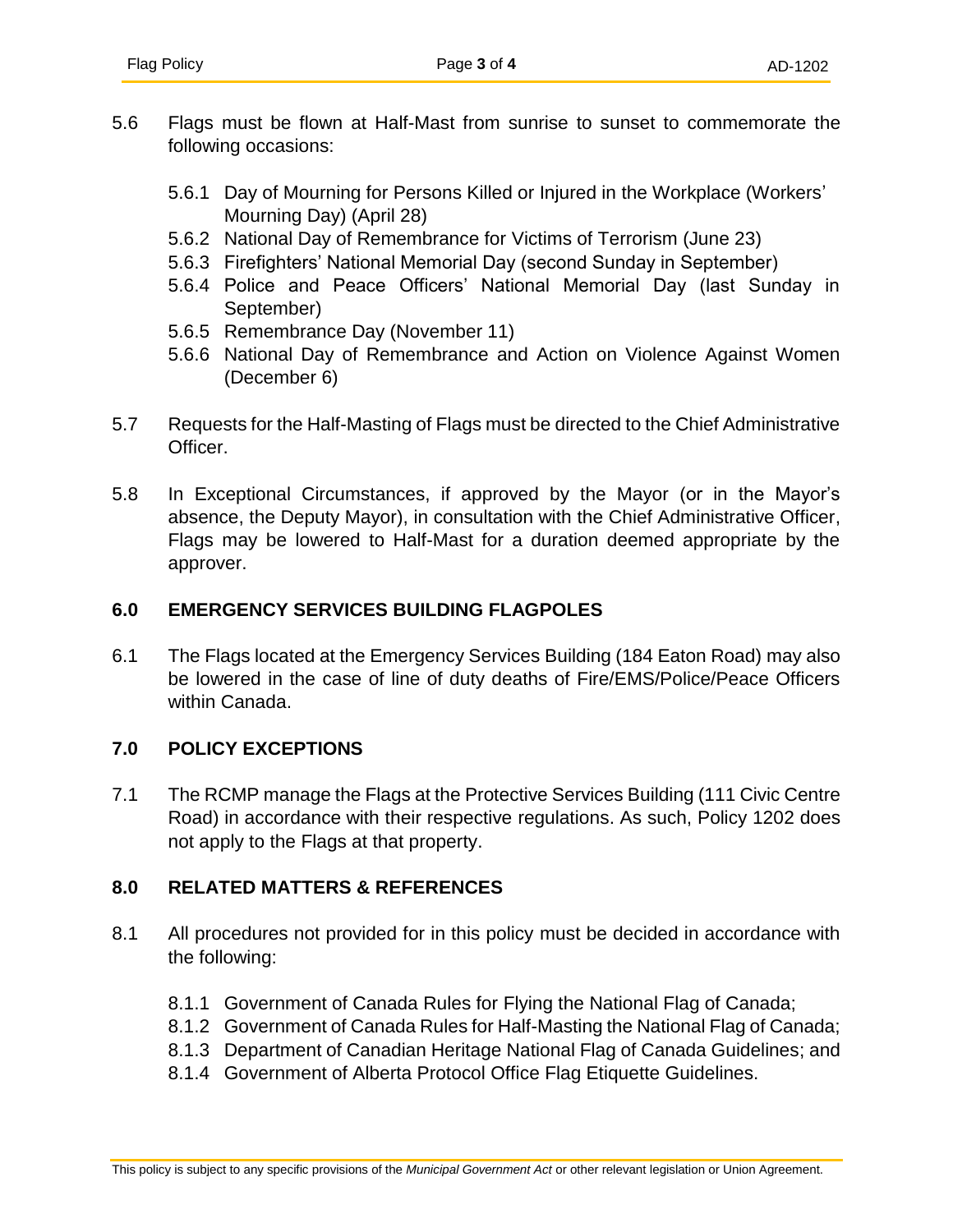#### **9.0 DEFINITIONS**

- 9.1 **Exceptional Circumstances:** A tragic or catastrophic event or death that is not covered in this policy that significantly impacts the overall community.
- 9.2 **Flags:** The National Flag of Canada, the Flag of the Province of Alberta, and the Flag of the Town of Hinton.
- 9.3 **Full-Mast:** the Flag should be positioned at the top of the mast.
- 9.4 **Half-Mast:** the position of the Flag when flying Half-Mast depends on its size, the length of the mast, and its location. As a general rule, the centre of the Flag must be exactly halfway down the mast.
- 9.5 **Flagpole:** outdoor municipal flagpoles on Town Property; they are reserved for the National Flag of Canada, the Flag of the Province of Alberta, and the Flag of the Town of Hinton.
- 9.6 **Town Property:** Any building or lands owned by the Town of Hinton that have Flagpoles, including, but not limited to:
	- 9.6.1 Government Centre (131 Civic Centre Road);
	- 9.6.2 Woodlawn Cemetery (189 Robb Road)
	- 9.6.3 Centennial Building (Chamber of Commerce) (309 Gregg Avenue);
	- 9.6.4 Jesse Turgeon Park (821 Switzer Drive); and
	- 9.6.5 Emergency Services Building (184 Eaton Road).

## **10.0 REVISION CONTROL**

10.1 Upon Council approval, all former versions of this policy are hereby rescinded.

| <b>Date</b>   | <b>Revision</b>                                  |
|---------------|--------------------------------------------------|
|               | September 21, Clarification and updates.<br>2015 |
| June 12, 2018 | Clarification and updates.                       |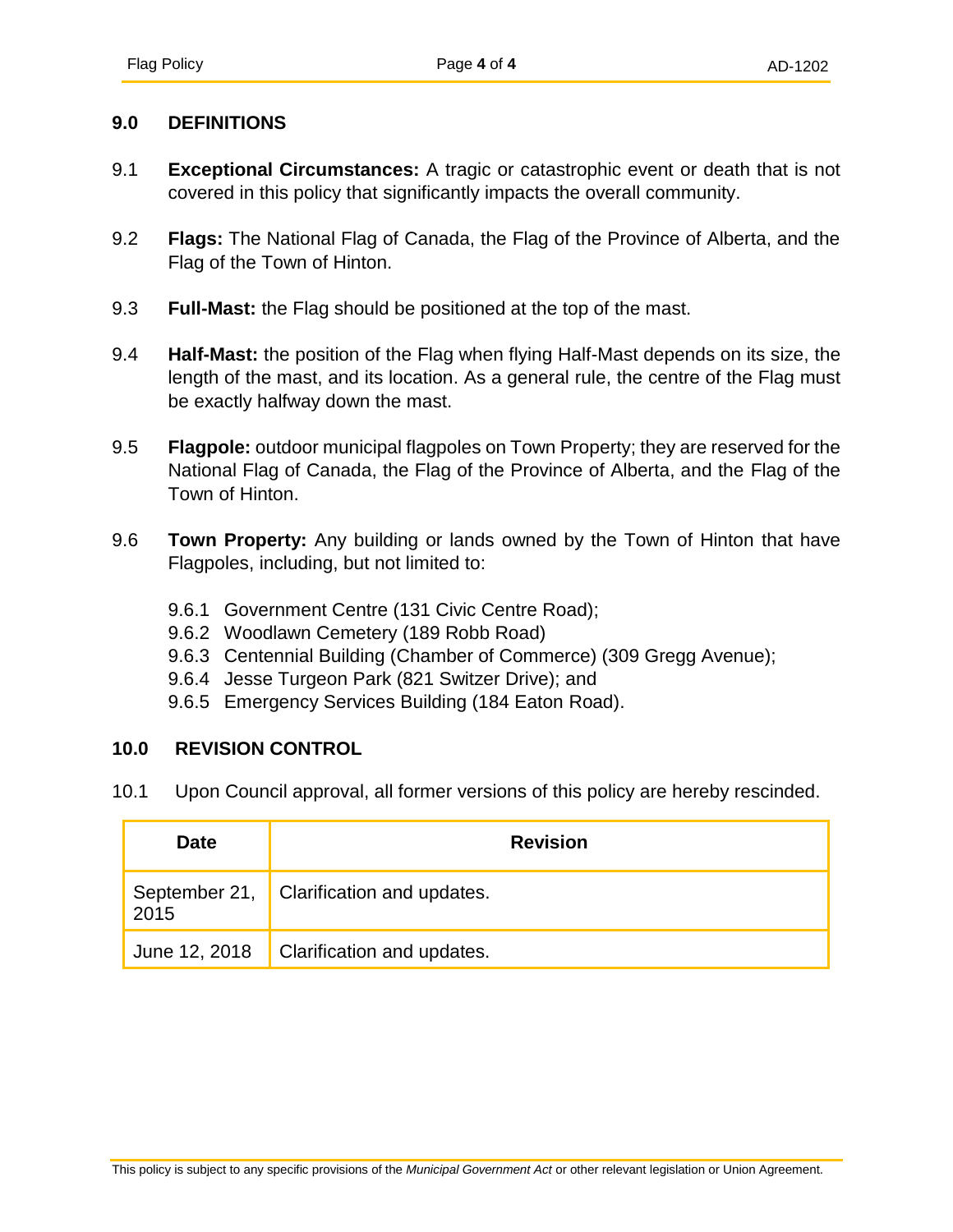| Gateway to the Rockies<br><b>INTON</b>                              |                                          |  |
|---------------------------------------------------------------------|------------------------------------------|--|
| <b>Flag Policy Standard Practice and</b><br><b>Procedures (SPP)</b> | <b>CAO Approved</b>                      |  |
| <b>Administration (AD) #1202</b>                                    | <b>Approved</b><br>March 5, 2002         |  |
| <b>Revised</b><br>June XX, 2018                                     | <b>Next Review Date</b><br>June 26, 2021 |  |

## **1.0 RELATED POLICY**

- 1.1 This document outlines the standard practice and procedures for Flag Policy AD-1200 (herein referred to as "the Policy").
- 1.2 The Policy referred to in section 1.2 contains all related definitions.

# **2.0 PARTIES INVOLVED**

- 2.1 The following Town of Hinton staff members and Members of Council have duties as outlined in this Procedure:
	- 2.1.1 The Mayor (or, in the Mayor's absence, the Deputy Mayor);
	- 2.1.2 The Chief Administrative Officer (CAO) (or delegate);
	- 2.1.3 The Arena and Parks Supervisor (or delegate);
	- 2.1.4 The Communications Coordinator (or delegate); and
	- 2.1.5 Parks Staff Members.

## **3.0 FLAG MAINTENANCE**

- 3.1 Flags must be replaced every six months to ensure that they remain in excellent condition.
- 3.2 In the case of damage to any Flag, including but not limited to holes, tears, frayed edges, or fading, replacement must occur as soon as possible.
- 3.3 In the process of maintaining Flags, each Flag is to be carried and treated with respect as an important symbol.
- 3.4 Flags must not touch the ground.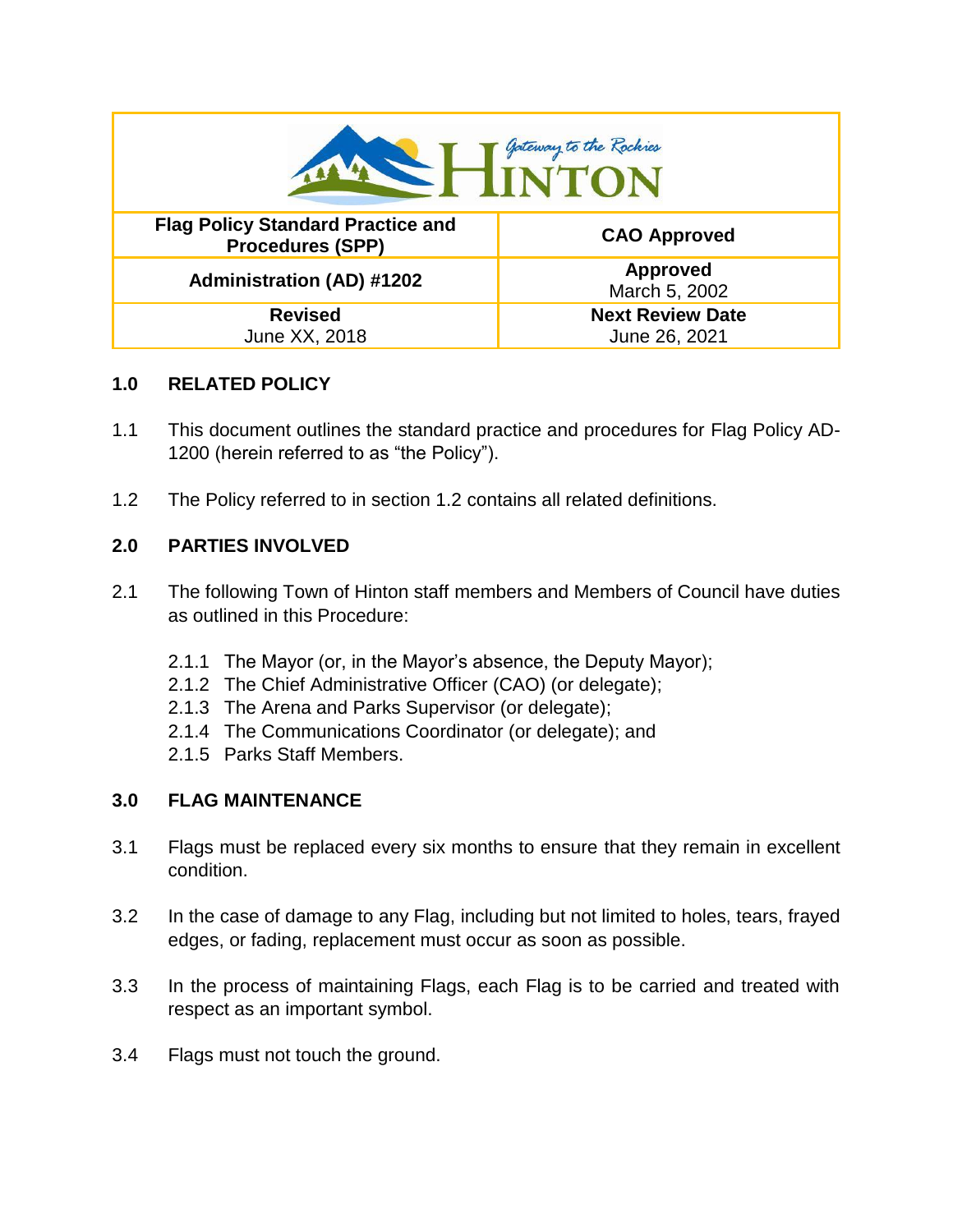## **4.0 HALF-MASTING THE FLAG**

- 4.1 Those responsible for Half-Masting the Flags must remain silent, remove hats, and if in uniform, must salute.
- 4.2 When hoisted to or lowered from Half-Mast position, a Flag should be first raised to the masthead.
- 4.3 Parks staff members are responsible for the raising and lowering of Flags on all Flagpoles.
- 4.4 The only exception to the provisions in section 3.3 is in the case wherein only the Flags at the Emergency Services Building are lowered. In this case, the Flags may be lowered by staff at the Emergency Services Building.

#### 4.5 **Half-Masting the Flag for Deaths**

- 4.5.1 As per section 5.4 of the Policy, the Flags must be lowered to Half-Mast in the case of the death of an important figure.
- 4.5.2 The CAO must inform the Arena and Parks Supervisor when the Flags need to be lowered to Half-Mast in the case of a death, and the duration for which the Flags must be lowered.
- 4.5.3 As per section 5.4 and 5.5 of the Policy, Arena and Parks Supervisor must direct Parks Staff Members to Half-Mast the Flags for the appropriate amount of time.

## 4.6 **Half-Masting the Flags to Commemorate Occasions**

- 4.6.1 As per section 5.6 of Policy, the Flags are to be lowered to Half-Mast annually for important occasions.
- 4.6.2 As the occasions are scheduled, the Arena and Parks Supervisor does not need direction to Half-Mast the Flags for these occasions.
- 4.6.3 The Arena and Parks Supervisor must direct Parks Staff Members to Half-Mast the Flags for the appropriate amount of time as outlined in section 5.6 of the Policy.

## 4.7 **Half-Masting the Flags in Exceptional Circumstances**

- 4.7.1 As per section 5.8 of the Policy, the Mayor (or in the Mayor's absence, the Deputy Mayor), in consultation with the CAO, may direct the Flags to be lowered to Half-Mast.
- 4.7.2 Exceptional circumstances are defined in section 9.1 of the Policy.